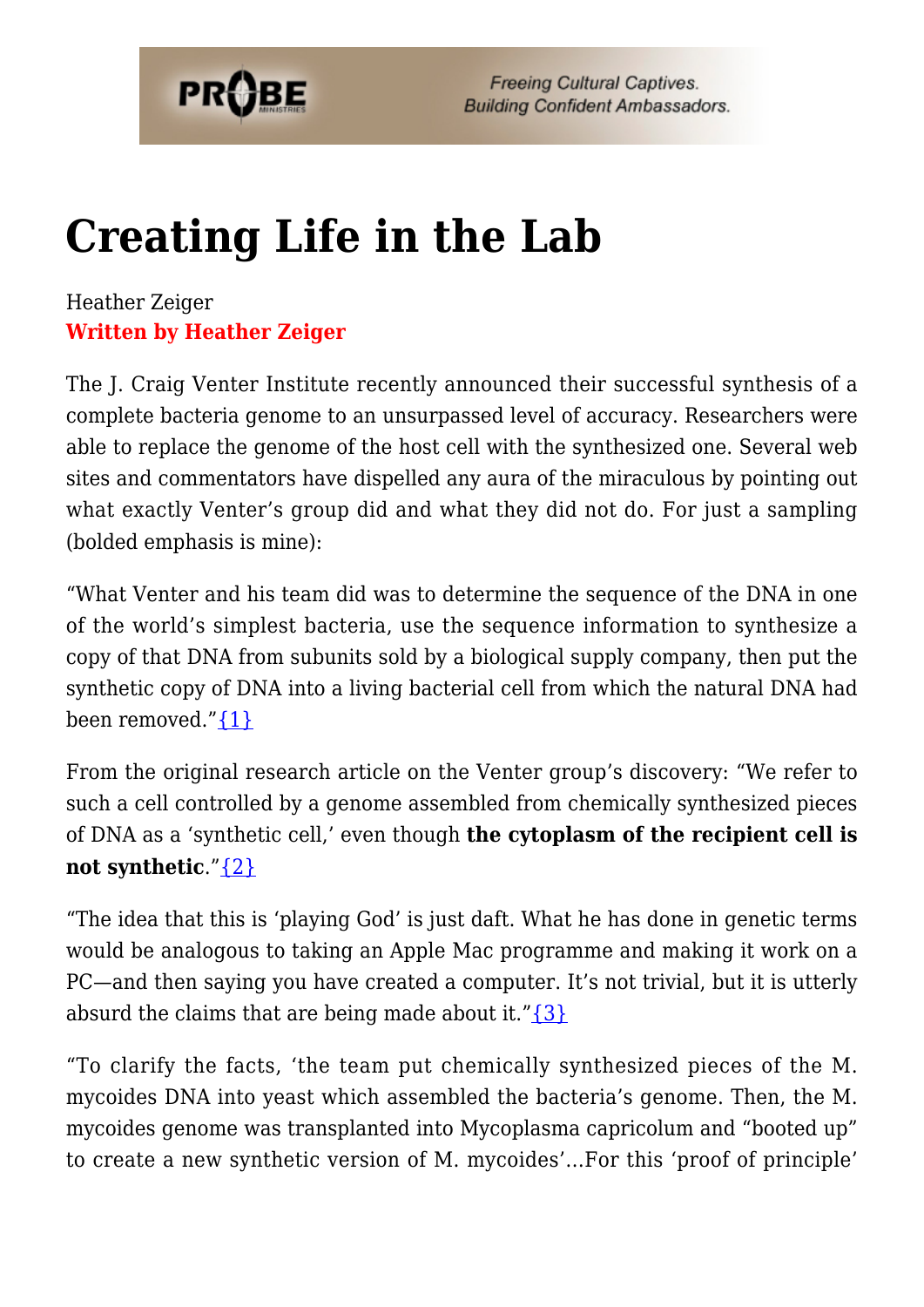

instance, they tried to 'synthesize' a bacterium as close to the original genome as they could, with the major 'new' genetic material being watermark protein messages (e.g. spelling "CRAIGVENTER"). They didn't use the original DNA as a template, but just as a 'standard' for comparison. **Since this was a test of concept, the goal was to generate something that already exists."** $\{4\}$ 

#### **Neat Trick or Cause for Concern?**

I think one of the most laudable feats of this group that should please many biochemists is that they were able to perfect the DNA synthesizing technology to the point that they reconstructed an entire bacterial genome—a much longer sequence than what is typically done in the laboratory setting—and they were able to do it with such accuracy that the cell's translational machinery read it. Exciting for biochemists, but advancements in laboratory technique and technology are hardly the stuff of headlines. As a chemist, I think it's a neat trick; as a bioethicist, I am concerned. My concern is not about the technology itself, but about the underlying presuppositions that seem to go unquestioned, even unnoticed.

The media response has been that of excitement and fear. At the heart of the fear surrounding genetic engineering is power. Why would anyone care about bacteri[a{5}](#page-6-4) unless he or she thought it implied something about human beings? Unless they are in the field, most people do not pay particular attention to the musing of a scientist about his research project on some esoteric species identifiable only by its Latin name. We do not care, that is, until that little bacterium has the potential to bring great harm or great good (or both) to human beings.

The fear or excitement (depending on your view of technology and scientists) is spread by two fundamental assumptions:

1) Since every organism, including human beings, is made up of genes, if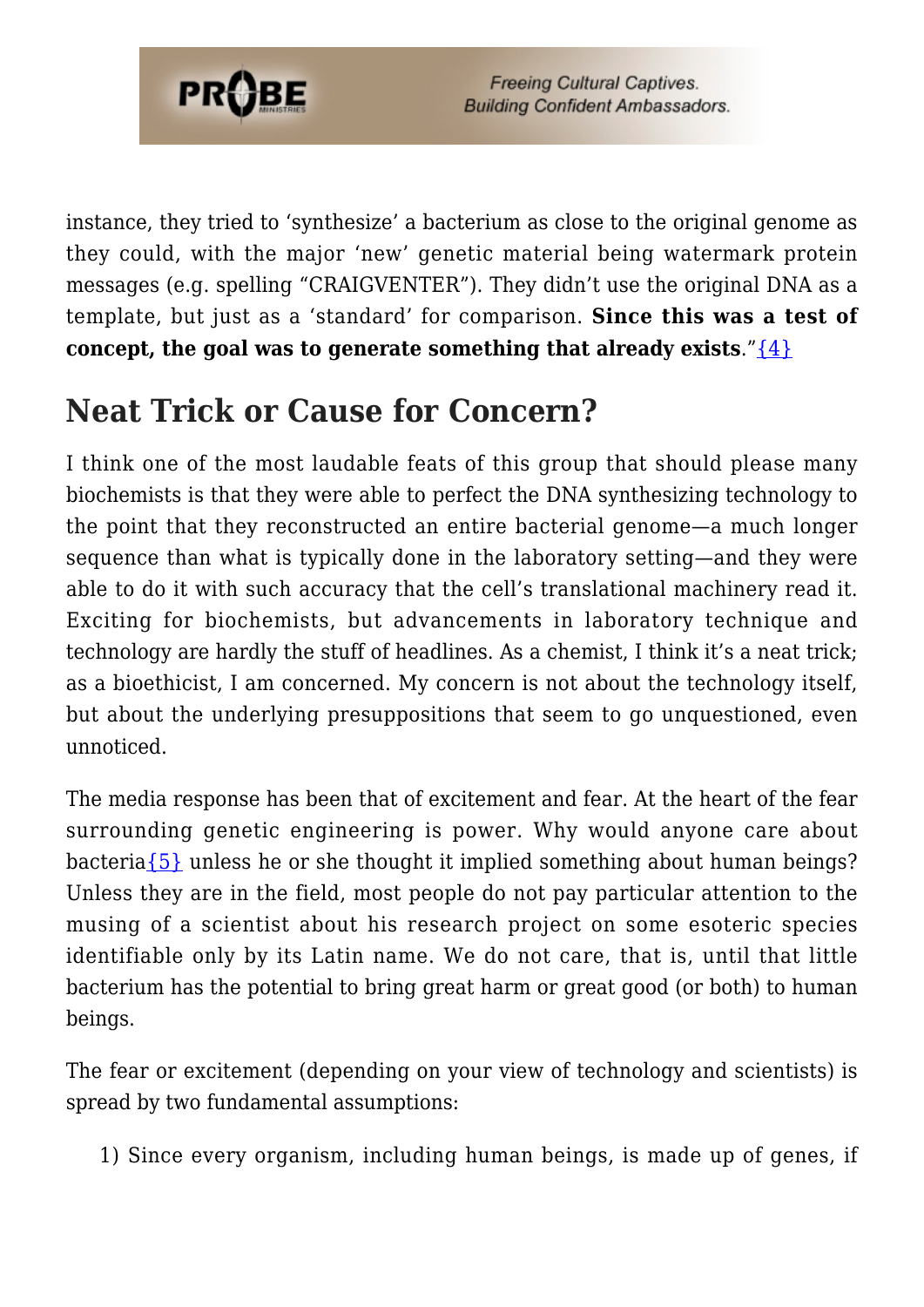

scientists can manipulate one gene, then they can manipulate any gene, including human genes, and;

2) by manipulating genes scientists are manipulating life itself and the very essence of an organism's identity. This philosophical assumption, known as *reductionism*, is what we often assume without thinking about it.

These philosophical assumptions are grounded in a worldview of *materialism* (a.k.a. *naturalism*; I will use the term materialism throughout this article). The materialistic worldview says that matter and energy are all there is, there is no supernatural and there is nothing beyond what is in the natural world. If that is the case, then by definition, human beings are defined by their physical parts. There is nothing nonphysical which we can call our identity. That also means that the difference between something being alive versus not being alive must be defined by physical parameters. Since all organisms have a genome, scientists assume that there is some combination of nucleotides (the individual molecules of the genome) or a certain minimal number of nucleotides that makes something alive.

#### **The Venter Group's Reductionist Project**

The Venter group, from the beginning of their project, was quite up front with the goals of their research. When asked about the implications of their project, Craig Venter responded in an interview posted in *SciWatch* in 1997:

What is life? I don't think there are that many biologists trying to answer that one . . . . We're . . . working on a reductionist view of trying to take the smallest genome that we have...and see if we can't understand how those . . . [genes] work together to create life  $\dots$  . [6]

This is the same sentiment held by James Watson, Nobel Laureate and co–founder of the structure of DNA. In his book, *DNA*, he states: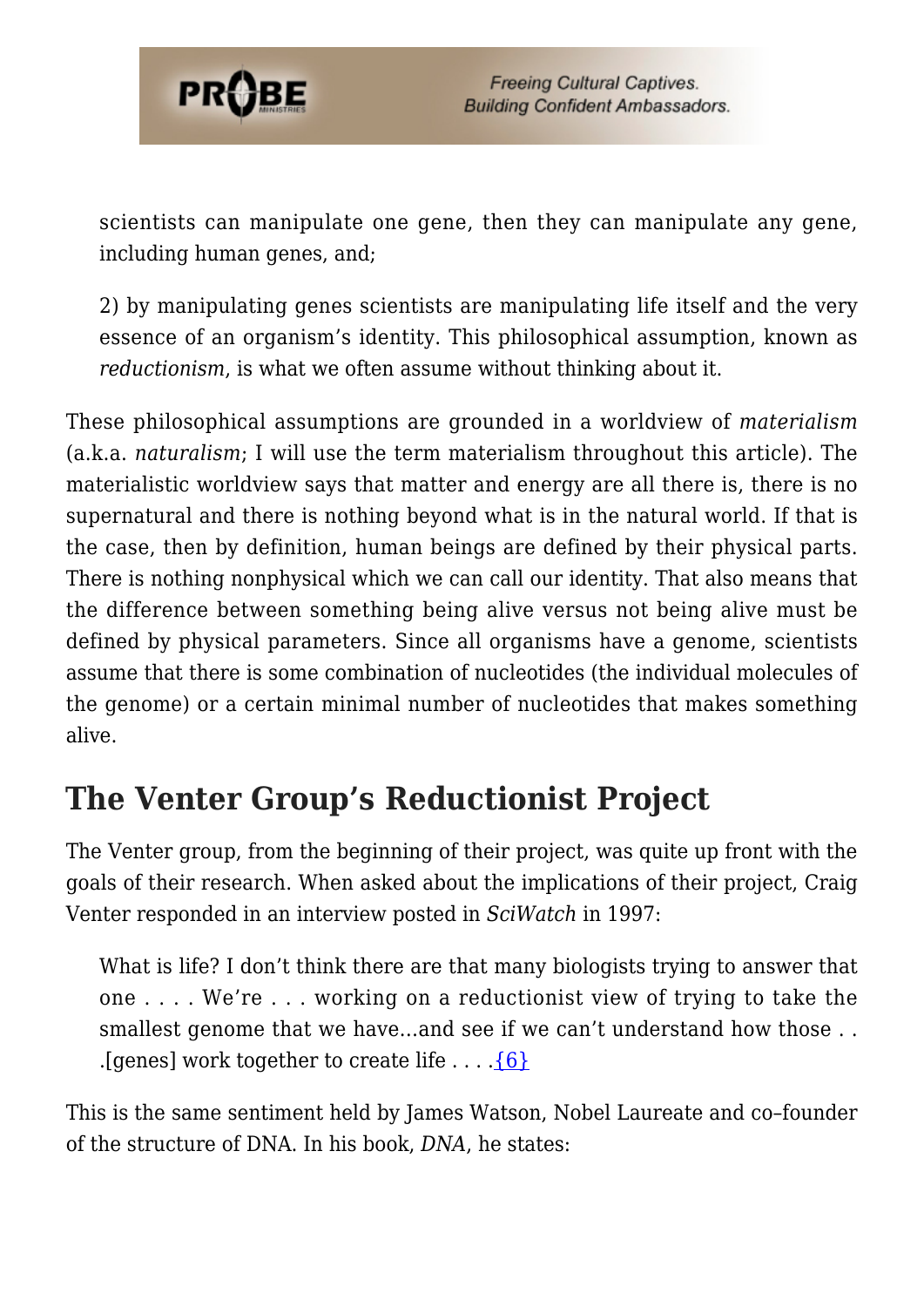

Our discovery had put an end to a debate as old as the human species: Does life have some magical, mystical essence, or is it, like any chemical reaction carried out in a science class, the product of normal physical and chemical processes? Is there something divine at the heart of a cell that brings it to life? The double helix answered that question with a definitive  $No.$  [{7}](#page-6-6)

According to scientists who hold to materialistic presuppositions, life is chemistry. Who we are boils down to our chemistry, which puts those that can manipulate our chemistry in a position of power.

Given these beliefs, it is no wonder that people automatically jumped from the genome of a bacterium to the implications for people. But one thing science has shown us is that the leap from bacteria to man is not simple or straightforward. Man's genome is not much larger than many other, simpler organisms, yet scientists have found that human DNA is much more complex. As it turns out, it is more than an issue of connecting nucleotides together like a chain of beads in the right order.

#### **Reductionism and the Human Genome Today: What Is New**

Dr. Richard Sternberg of the Biologic Institute conducts research based on several findings that seem to indicate that the blueprint for an organism's overall body plan is not found by reading the genome on a nucleotide-by-nucleotide basis. There seems to be a more complex interaction between the genome and other cellular functions and between different parts of the genome in different ways that was once thought. His research seeks to identify those interactions and how they translate into an organism's blueprint.  $\{8\}$ 

What scientists are finding is that the genome is not read as a letter–by–letter array (one–dimensional), as was once thought, but that there are spatial and translational (three–dimensional) factors that help determine how our genome is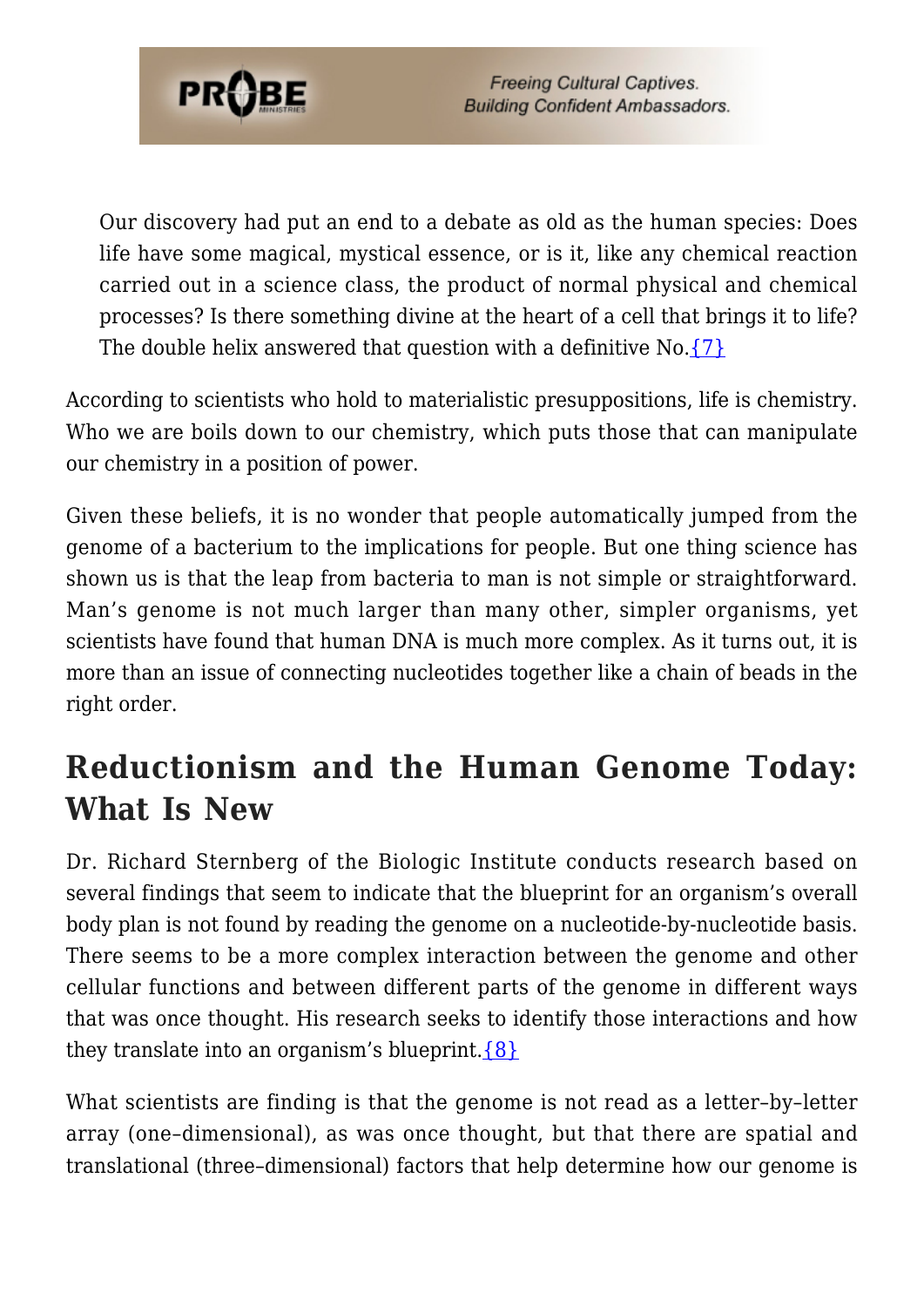

interpreted. *No longer is it a simple issue of what letters code for what. Now it is what letters, located where, and interacting how, code for what. This flies in the face of reductionism because now we cannot assume that the chemistry codes for life. Apparently there is more to it than that.*

### **Reductionism and the Human Genome Yesterday: What Is Not New**

Even before scientists discovered that there are layers of complexity to the genome, many researchers found that their experiments did not work as expected from a reductionist perspective because the step from bacteria to man is not a direct correlation. By looking back to the beginning of genetic engineering technology, we find that many people held reductionist presuppositions that fueled fear and concern. We also find that reductionism failed to account for the setbacks in going from simple organisms to man. Many people reacted to the discovery of recombinant DNA (rDNA) in the 1970's and 1980's with fear, concern, and anticipation.

RDNA involves building DNA strands and inserting them into organisms using something called vectors. Today this technology is frequently used in the lab, and it was used by the Venter group for their procedure. In the 1970's and 80's much of the ethical debate centered on the implications of using rDNA in human beings, even though the procedure was only being used in bacteria. We call the use of rDNA technology in humans, human genetic engineering. Ironically, after all of the hype surrounding this new technology, 30 years of using rDNA has not resulted in success in human genetic engineering.

Reductionists would say that because every organism is composed of genes and life must be defined by its physical parts, if we can engineer and replace DNA in simple organisms, we can do the same in humans. However, in reality we still cannot replace portions of human DNA with synthesized DNA because there is a level of complexity in mammalian cells, and human cells in particular, that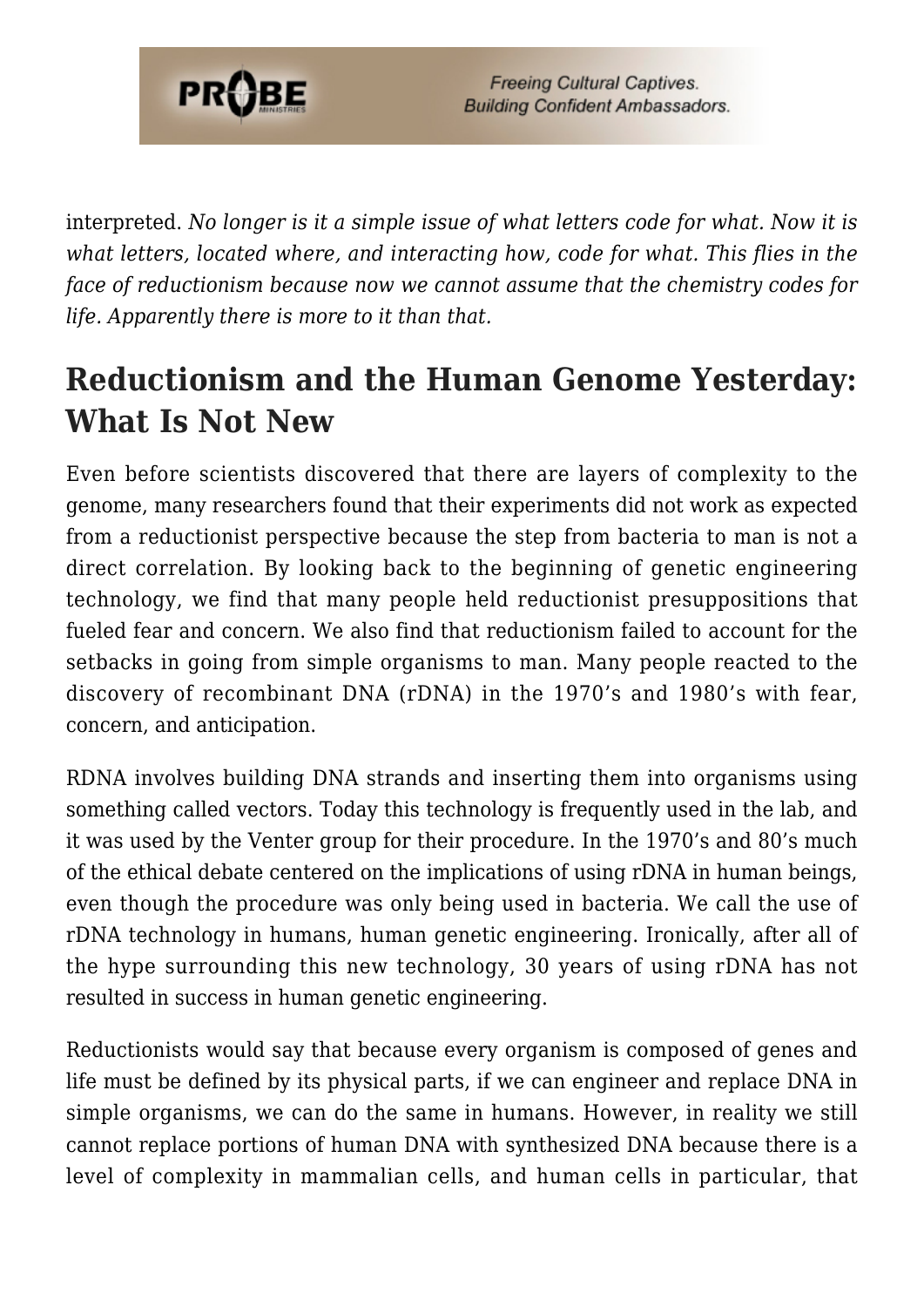

scientists still do not understand.

## **Conclusion: The Meaning of Life Is Not Found under a Microscope**

The further down you go, even to the level of atoms, subatomic particles and quarks, you will never find the essence of life; at most you can understand structure. Those are two very different things that are confused when you have a commitment to a materialistic perspective. From a materialistic perspective, the essence is in the structure. Man is the sum of his parts. Contrast this to a theistic perspective. Man is made from similar elements as other organisms, connecting him with part of creation, but he is also beyond creation because of his relationship with or access to God. In a Christian theistic view, in particular, the essence of man is not in his parts but in how those parts combined with his spiritual component make him more than a creature. He is something, someone, made in the image of God. Part of that image is our creativity and ability to communicate original ideas, as well as our self–awareness, including our place in time and our mortality. These are all attributes that describe God. Yet these traits don't seem to be shared by animals, even animals that are genetically similar to human beings.

In a *Science* article from 1999, several ethicists considered the implications of Venter's group's goal to create a minimal genome. Prophetically, the authors caution against reductionist implications: "…a reductionist understanding of life, especially human life, is not satisfying to those who believe that dimensions of the human experience cannot be explained by an exclusively physiological analysis… **There is a serious danger that the identification and synthesis of minimal genomes will be presented by scientists, depicted in the press [ref removed], or perceived by the public as proving that life is reducible to or nothing more than DNA...**" $\{9\}$ 

Now, eleven years later, one of the authors of that same article responded to the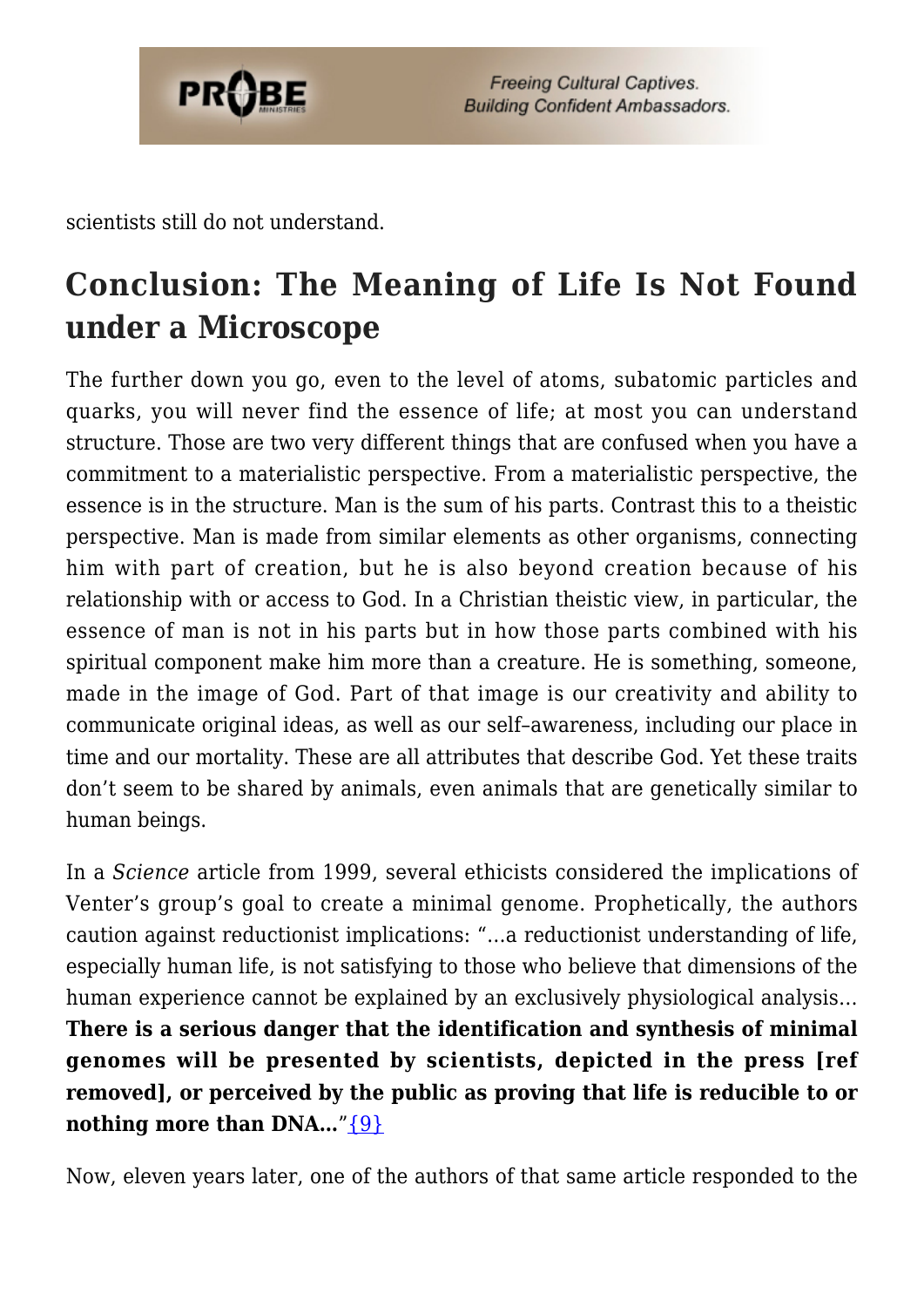

Venter group's recent announcement by saying:

Venter and his colleagues have shown that the material world can be manipulated to produce what we recognize as life… Their achievement undermines a fundamental belief about the nature of life that is likely to prove as momentous to our view of ourselves and our place in the Universe as the discoveries of Galileo, Copernicus, Darwin, and Einstein.[{10}](#page-7-2)

The author perpetuates the very assumption that the original ethics article cautions against! We should be careful to not assume so much. There is no reason to believe that the ultimate nature of life is locked away in our genes, and many reasons to believe that it is not. The Venter group did not create life; they studied and mimicked the structure of Someone else's creation.

#### **Notes**

<span id="page-6-0"></span>1. Jonathan Wells, "Has Craig Venter Produced Artificial Life?" posted on May 24, 2010 on Discover Institute blog, *Evolution News & Views* , [www.evolutionnews.org/2010/05/has\\_craig\\_venter\\_produced\\_arti035081.html.](http://www.evolutionnews.org/2010/05/has_craig_venter_produced_arti035081.html)

<span id="page-6-1"></span>2. Original research article published in Science Express online: [www.sciencemag.org/cgi/content/abstract/science.1190719](http://www.sciencemag.org/cgi/content/abstract/science.1190719)

<span id="page-6-2"></span>3. Steve Jones, geneticist, quoted by Jonathan Sarfati in "Was life really created in a test tube? And does it disprove biblical creation?" May 25, 2010, [creation.com/synthetic-life-by-venter](http://creation.com/synthetic-life-by-venter)

<span id="page-6-3"></span>4. Science Integrity, "Notes on 'Creation of a Bacterial Cell Controlled by a Chemically Synthesized Genome'," (link to cited article found here), [scienceintegrity.net/SynthesizedGenome.aspx](http://scienceintegrity.net/SynthesizedGenome.aspx)

<span id="page-6-4"></span>5. The particular bacteria, M. mycoides, was selected because it has one of the simplest known genomes.

<span id="page-6-5"></span>6. Quoted in Science vol 286, December 1999, p. 2087. Original quote from Anonymous, Sci Watch (September/October), 3 (1997).

<span id="page-6-6"></span>7. Watson, James D., *DNA: The Secret of Life*, Random House, Inc. New York,